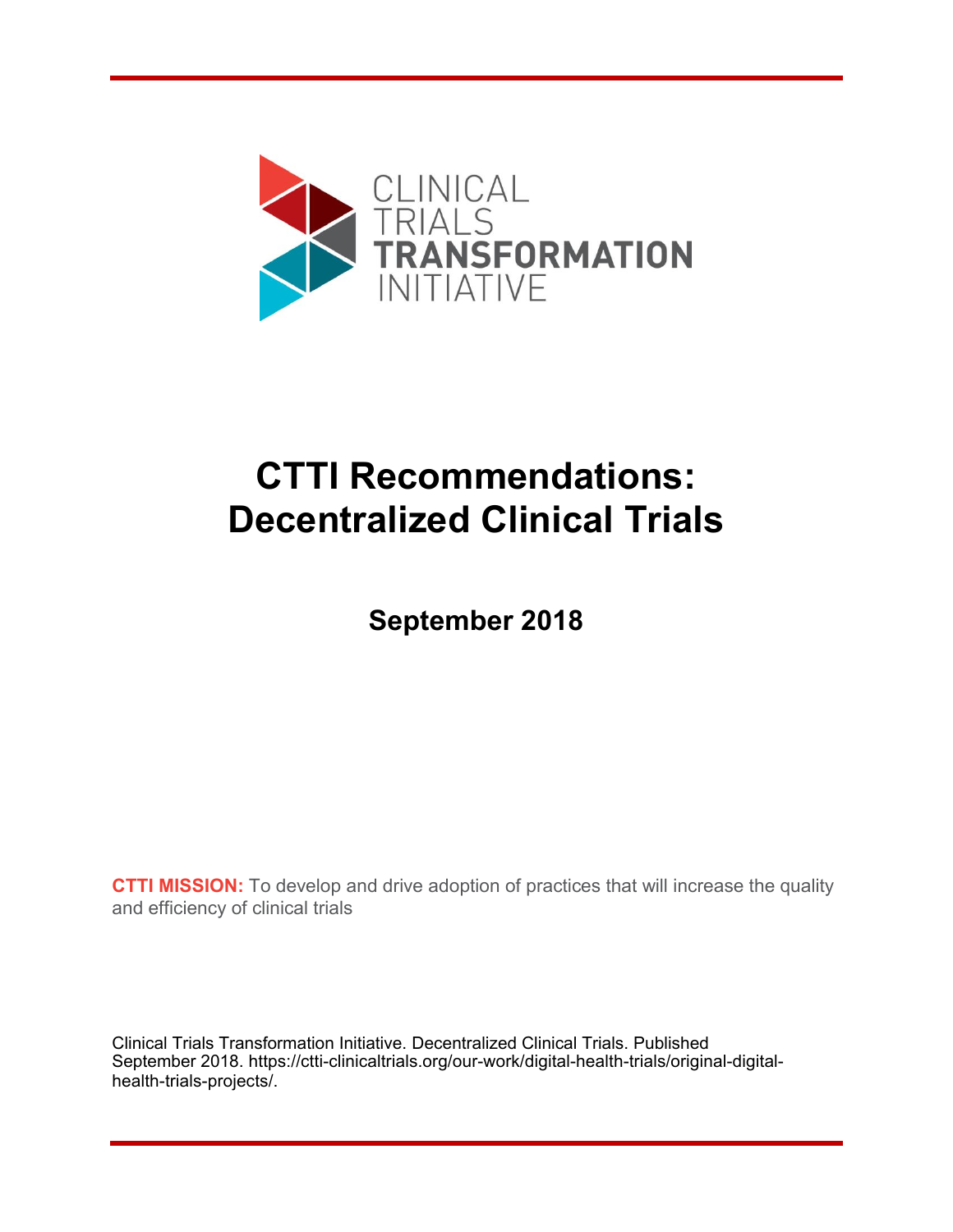To facilitate the adoption and appropriate use of mobile technology in clinical trials, the Clinical Trials Transformation Initiative (CTTI) initiated the Mobile Clinical Trials (MCT) Program, which includes four projects focused on the following topics: Decentralized Clinical Trials (DCTs), Novel Endpoints, Stakeholder Perceptions, and Mobile Technologies. The MCT DCT Project concentrates on the actual and perceived legal, regulatory, and practical challenges with DCT design and conduct in the United States.

For the purposes of these recommendations, DCTs are defined as those executed through telemedicine and mobile/local healthcare providers (HCPs), using procedures that vary from the traditional clinical trial model (e.g., the investigational medical product [IMP] is shipped directly to the trial participant).

### **OVERVIEW: Expanding the Reach of "Traditional" Clinical Trial Sites**

Telemedicine, mobile, and local HCPs (e.g., family physicians, general practitioners) have been involved extensively in healthcare delivery but have yet to be widely incorporated into the design and conduct of clinical trials. This is due in part to legal, regulatory, and practical considerations, which are viewed as potential barriers.

DCTs using telemedicine and other emerging and novel information technology (IT) services offer the potential for local HCPs to participate in clinical trials. This may provide several advantages compared to traditional clinical trials conducted at more centralized clinical trial sites, including the following:

- ► Faster trial participant recruitment, which can accelerate trial participant access to important medical interventions and reduce costs for sponsors.
- Improved trial participant retention, which may reduce missing data, shorten clinical trial timelines, and improve data interpretability.
- ► Greater control, convenience, and comfort for trial participants by offering athome or local patient care.
- Increased diversity of the population enrolled in clinical trials.
- $\blacktriangleright$  An opportunity for home administration or home use of the IMP, which may be more representative of real-world administration/use post-approval.

These potential advantages and benefits apply to all trials in all disease areas but may offer particular advantages in rare diseases, where patients are generally limited in number or are highly geographically dispersed.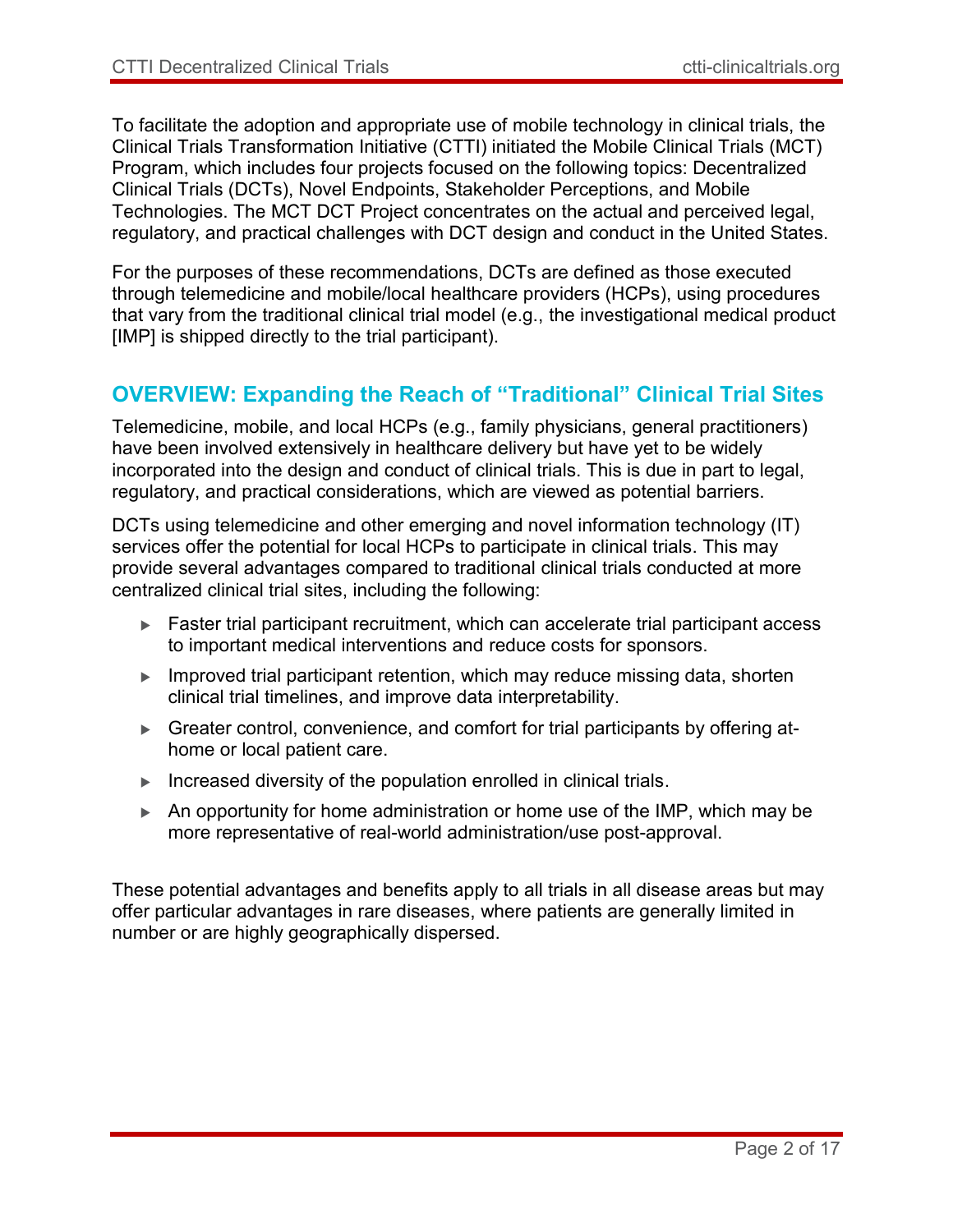The following recommendations focus on legal, regulatory, and practical considerations for planning and conducting DCTs with a focus on the United States. These recommendations are primarily for industry sponsors and clinical research organizations (CROs) but are also valuable to clinical investigators, site personnel, Institutional Review Boards (IRBs), regulators, and state professional licensing boards. By implementing these recommendations, sponsors, CROs, and others can help advance the use of mobile technologies in DCTs, when appropriate, and experience the resulting benefits.



# **Potential Benefits of Using Decentralized Clinical Trials**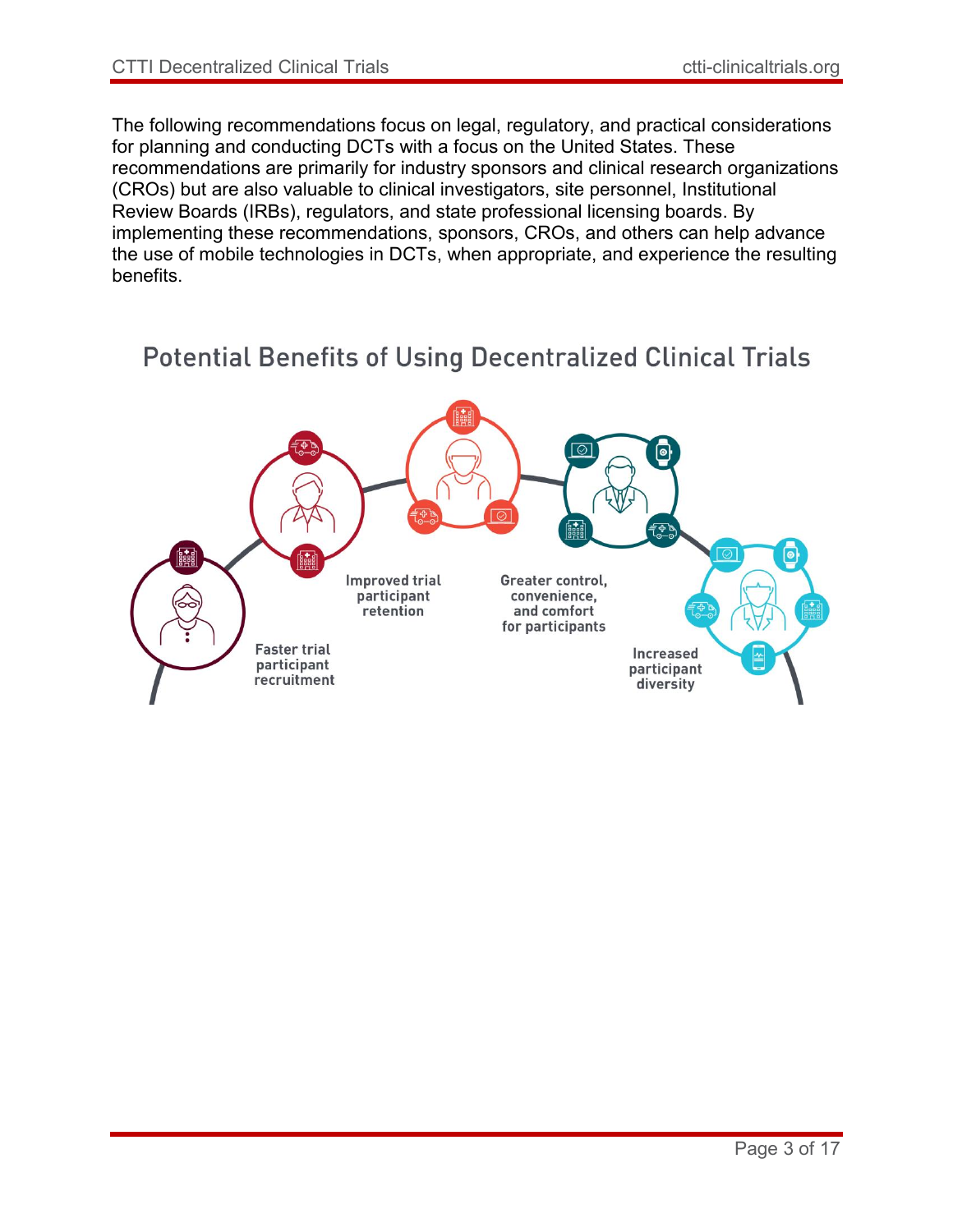# **CONTENTS AT-A-GLANCE**

#### **DCT Recommendations**

- [DCT Approaches and Protocol Design](#page-4-0)
- ▶ [Telemedicine State Licensing Issues](#page-8-0)
- [Drug Supply Chain](#page-8-1)
- Mobile [Healthcare Providers](#page-10-0)
- **[Investigator Delegation and Oversight](#page-11-0)**
- ▶ [Safety Monitoring](#page-12-0)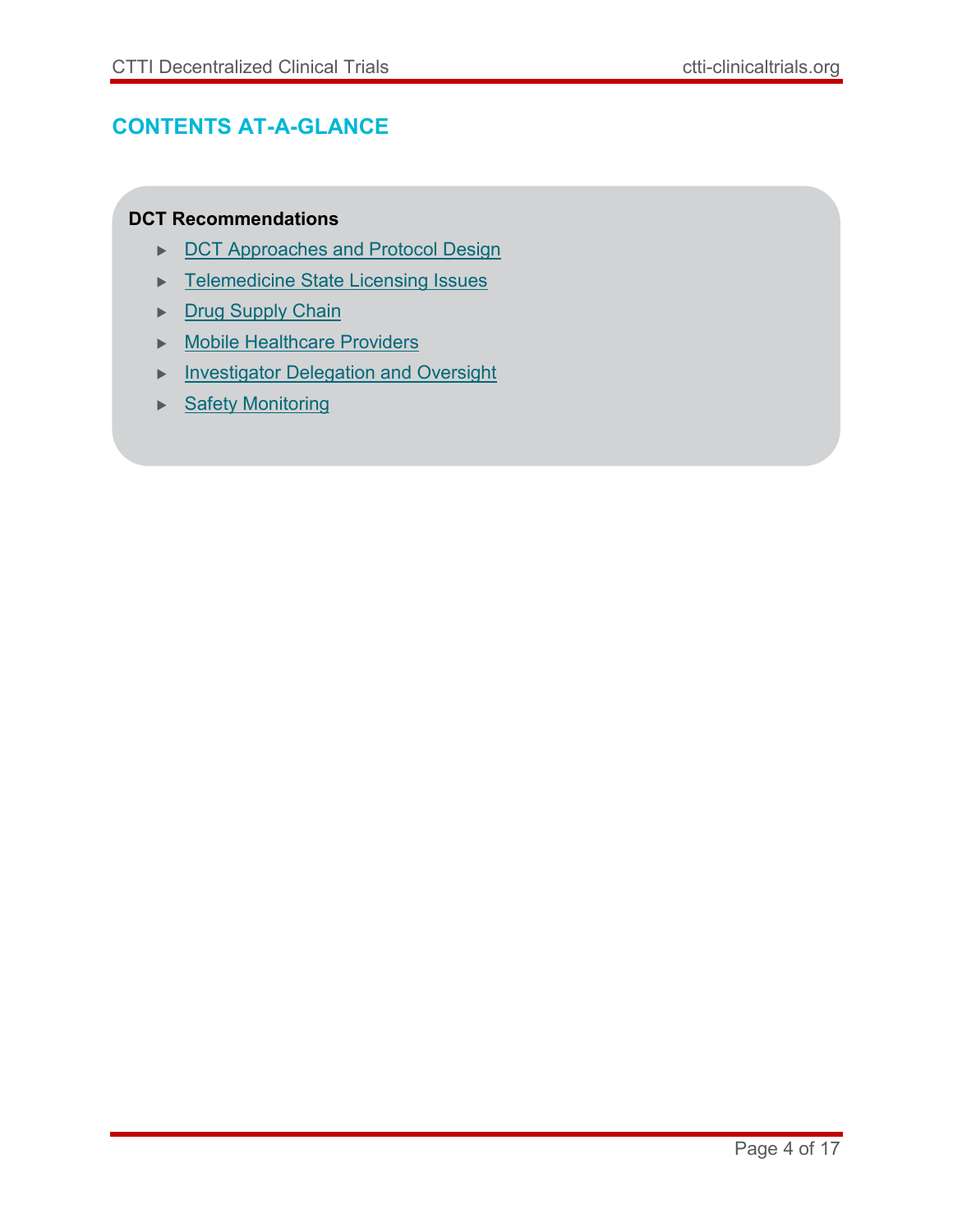#### <span id="page-4-0"></span>**I. DCT Approaches and Protocol Design**

DCTs can follow many different approaches, ranging from a fully decentralized approach to varying levels of decentralization. A fully decentralized approach may include any or all of the following elements: no physical trial sites are used for the trial, all visits are performed via telemedicine or mobile/local HCPs, and data are captured [remotely through use of mobile technologies \(see CTTI's Mobile Technologies](https://ctti-clinicaltrials.org/wp-content/uploads/2021/06/CTTI_Digital_Health_Technologies_Recs.pdf) recommendations).

#### **1. A DCT does not have to be an all-or-nothing approach.**

Partially decentralized or hybrid approaches to conducting a clinical trial may include some decentralized activities or procedures that require trial participants to travel to a designated trial site location, as they would for a traditional study. Examples include:

- ► Mobile HCPs may be sent to the trial participant's home to conduct certain activities (e.g., blood draws, vital sign measurements, trial drug injections), whereas other study activities may be conducted at a clinical trial site.
- Trial participants and investigative site personnel may use telephone or video conferencing to determine eligibility or discuss the trial's progress and review trial participants' questions.
- ▶ Some visits may require that trial participants travel to a local facility for sample collection or for procedures that require major medical equipment (e.g., x-rays, magnetic resonance imaging, computed tomography scans) or specific medical expertise.
- A trial may use mobile technologies (e.g., wearables, electronic patient-reported outcome) to capture data outside of a clinical setting or trial site.
- $\blacktriangleright$  In a single trial, some participants may be enrolled at traditional clinical trial sites, while others may be enrolled or managed in a decentralized or remote manner.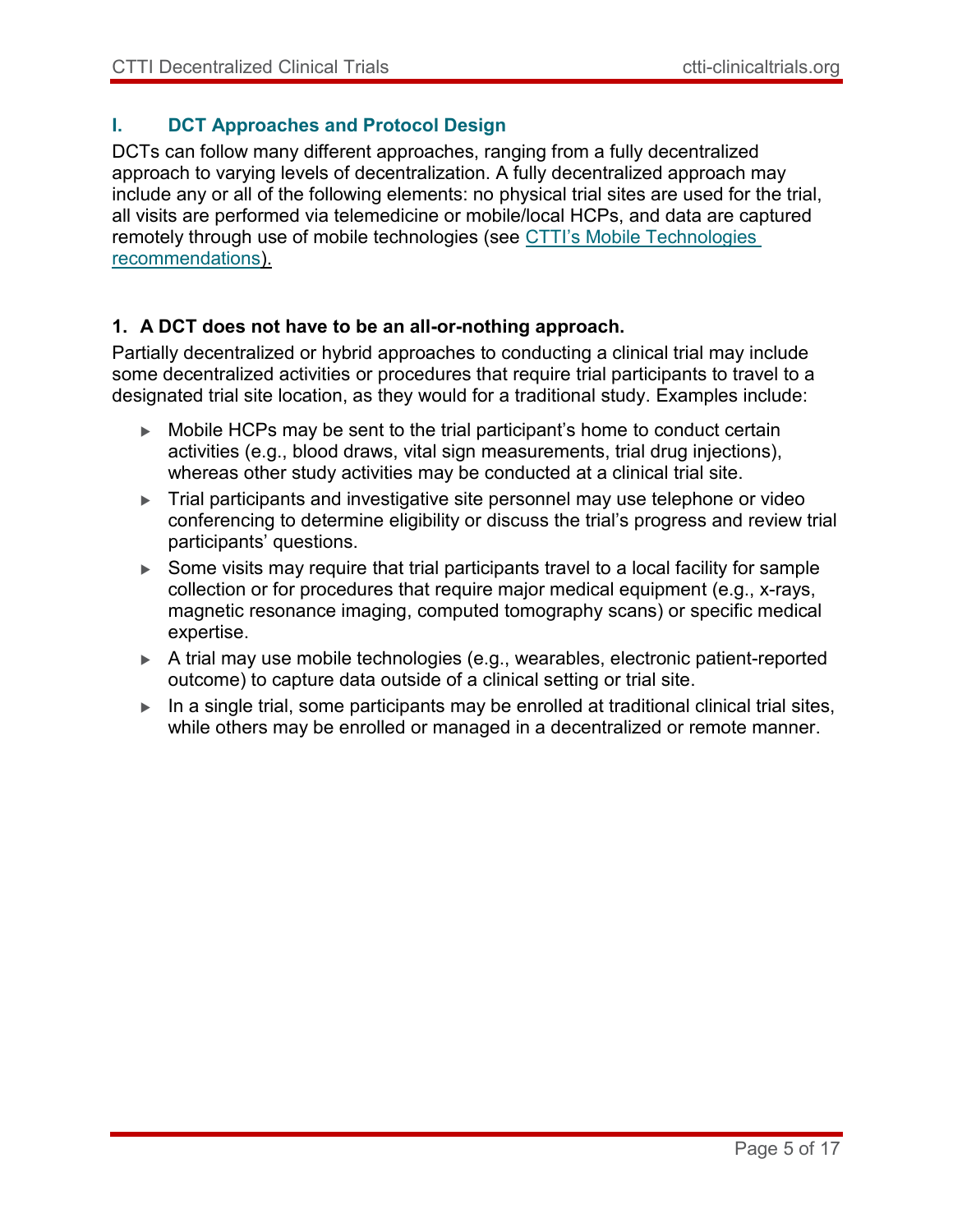#### **2. Engage with all stakeholders during the protocol design process.**

Early in trial planning and design, engage with the appropriate stakeholders (e.g., patients, U.S. Food and Drug Administration [FDA], IRBs, investigators, CROs, pharmacies, state medical boards, and third-party vendors such as telemedicine or mobile HCPs). CTTI's MCT [Stakeholder Perceptions](https://ctti-clinicaltrials.org/our-work/digital-health-trials/original-digital-health-trials-projects/), [Patient Groups & Clinical Trials](https://ctti-clinicaltrials.org/our-work/patient-engagement/patients-groups-clinical-trials/), and [Quality by Design](https://ctti-clinicaltrials.org/our-work/quality/quality-by-design/) projects provide resources and recommendations for engaging patient groups throughout the research and development process. Suggestions on best practices for engaging stakeholders include the following:

#### **Discuss and incorporate concerns from stakeholder groups.**

This approach may potentially lead to fewer protocol amendments down the line. Additionally, standard operating procedures (SOPs) can be developed to describe processes to reduce operational challenges and to address any process-related concerns.

#### **Meet with regulatory bodies early in the process.**

For clinical trials evaluating drugs regulated by the FDA's Center for Drug Evaluation and Research (CDER) or Center for Biologics Evaluation and Research (CBER), sponsors with protocol- or product-specific questions are encouraged to request Type B meetings with the FDA as appropriate. For example, pre-investigational new drug application (pre-IND) meetings; certain end-of-phase I meetings for Subpart E, H, or similar products; end-of-phase 2 meetings; and pre-phase 3 meetings. $^{\rm 1}$ 

For meetings that are drug product- or protocol-independent, CROs, IT service providers, technology vendors, and other trial executors are encouraged to request a Critical Path Innovation Meeting $^{\rm 2}$  to obtain general advice on elements of a DCT or technology for use in investigational research. Stakeholders can also request a meeting with the Professional Affairs and Stakeholder Engagement staff at the  $FDA^3$ 

For clinical trials evaluating medical devices that are regulated by the FDA's Center for Devices and Radiological Health (CDRH), sponsors are encouraged to request a Pre-Submission meeting with the FDA to discuss their plans for investigational device exemption (IDE) clinical investigations. The process for requesting a Pre-Submission meeting is described in the appropriate guidance.<sup>4</sup> Sponsors are also encouraged to contact the Division of Industry and Consumer Education or the relevant pre-market group that would review the IDE application if they have any questions about submitting a request for Pre-Submission feedback.5,6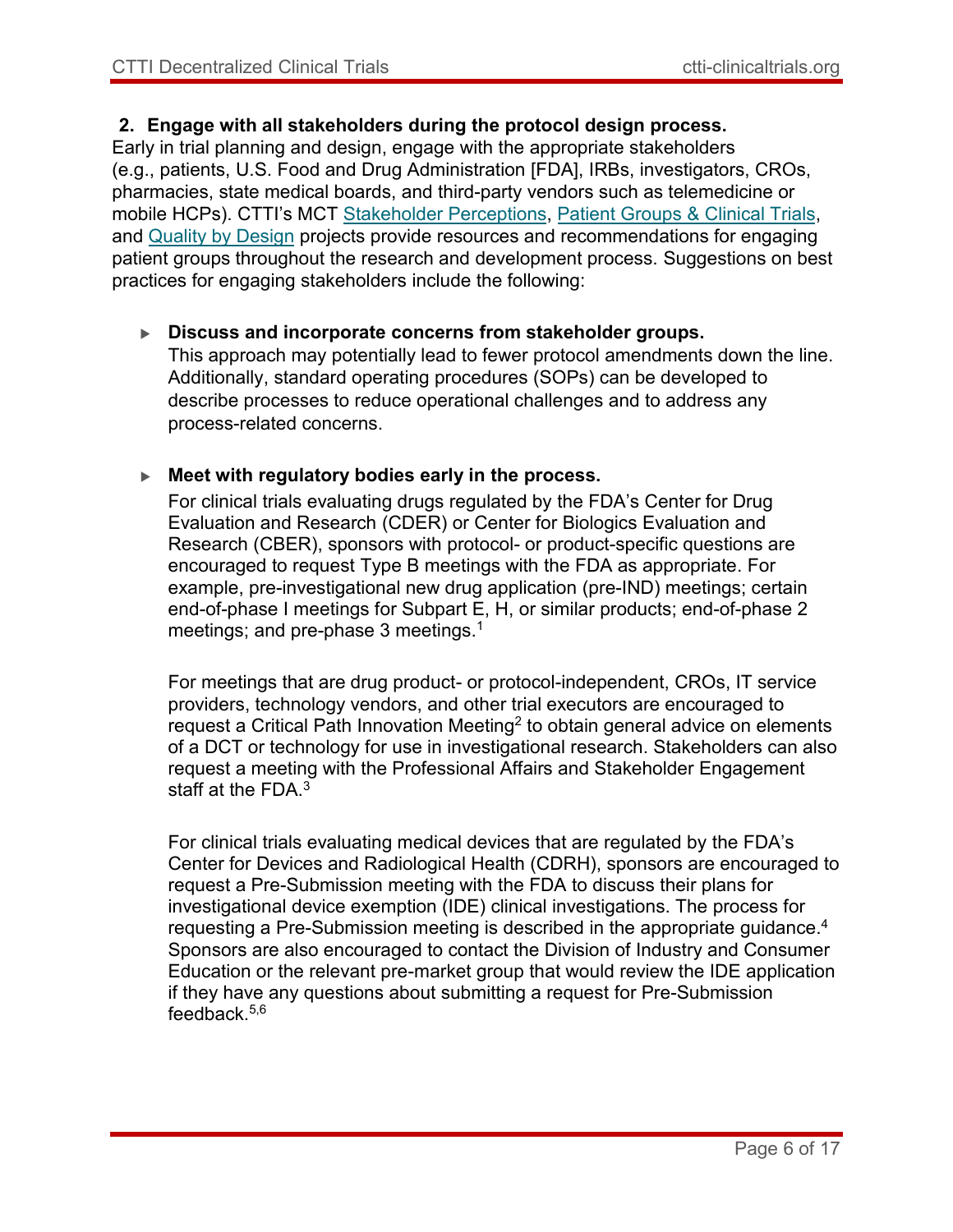**Meet with experienced vendors (i.e., DCT trial executors with telemedicine and mobile HCPs) to learn from their experience.**

Experienced vendors may provide insight on best practices for incorporating telemedicine in a protocol and streamlining processes.

#### **3. A DCT will require some fit-for-purpose protocol design and conduct considerations, including the following:**

- Requirements for trial-specific procedures: Focus on procedures that are required in the protocol, and determine the following:
	- Activities that must occur at the investigative site (e.g., due to equipment/facility requirements or medical expertise).
	- Activities that can be performed by a local or mobile HCP who can travel to the trial participant.
	- Activities that are amenable to remote performance using mobile technology solutions.
- $\blacktriangleright$  Protocol compliance: Consider if additional trial participant safeguards, processes, trial-specific training, and education and procedures are needed to ensure that the protocol is conducted in a compliant manner.
- Site management: Determine who is responsible for the management of source documents at decentralized sites (i.e., source documents from local physicians, or source documents generated by study participants and collected at home visits by, for example, the clinical investigator, trial personnel, or third-party vendors).
- Storage of local source documents and electronic information: Indicate where and how local source documents and electronic information will be stored.
- Echnological support: Consider and clearly plan for needed technological support to provide adequate training and troubleshooting for all parties in the trial (i.e., local physician/HCP, trial participant, and/or their caregiver) who will be using the clinical trial technology. Additionally, the sponsor, CRO, telemedicine, mobile, or local HCP should include a plan to ensure that only the study participant or other appropriate study-related personnel enters data when a device is used for data collection.
- Regional differences: Consider telecommunication availability in the regions in which the DCT will be conducted to ensure consistency with access and performance.

#### **4. Proactively address and map data flow, data storage, and associated procedures.**

Data in DCTs may be transferred to and stored among several different parties/locations and systems, including the trial participant, mobile technologies used to capture trial data, third-party vendors, the clinical trial site, a CRO, and the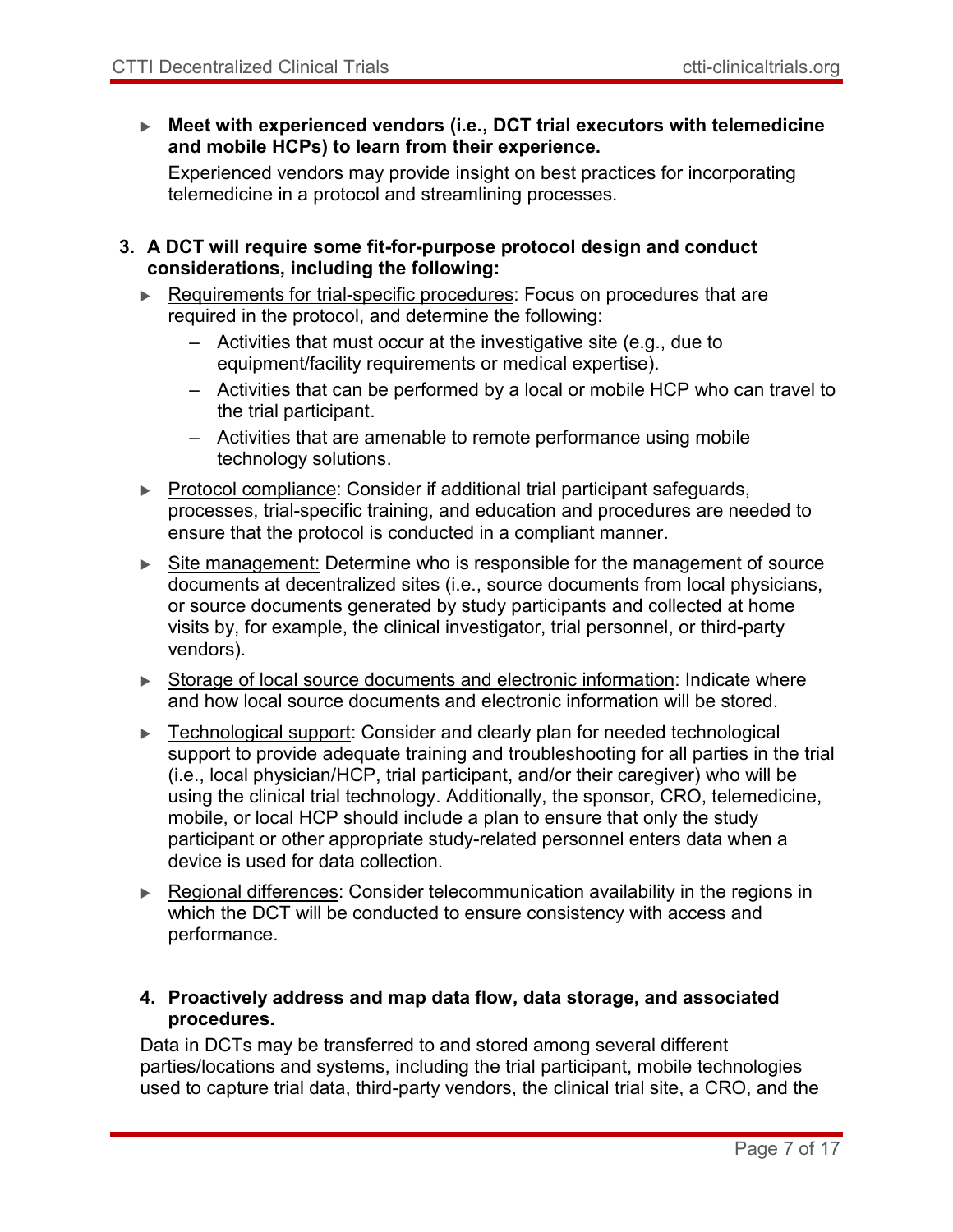sponsor. Sponsors/CROs and any other party handling data should take specific actions to control and manage data flow, for example:

- Map data flow and data storage, starting with clinical trial source data, and consider how data reliability and integrity are assured, including how the data will be controlled and secured (see [CTTI's Mobile Technologies recommendations\).](https://ctti-clinicaltrials.org/wp-content/uploads/2021/06/CTTI_Digital_Health_Technologies_Recs.pdf)
- $\blacktriangleright$  Have detailed knowledge of the data flow in the DCT, which should be contained in the protocol or the data management plan referenced in the protocol. Explanation of data flow and data visibility may be achieved through a description or diagram of the electronic data flow and storage of data logistics from trial participants, mobile technology, telemedicine system, and potentially through third-party vendors and IT providers to the investigative site and sponsor.
- $\blacktriangleright$  Ensure compliance with applicable data and privacy laws and regulations, taking into account different requirements in different jurisdictions and noting potential differences outside the United States.
- **5. Streamline telemedicine implementation into clinical trials through the following approaches:**
	- **Consider partnering with investigative sites that already use or are familiar with telemedicine in their practice.** Experienced partners can help streamline trial planning and tasks as well as help

ensure that the clinical staff are knowledgeable and trained on telemedicine practices.

 **Focus on therapeutic areas where telemedicine utilization is most advanced.**

Designing and conducting DCTs in therapeutic areas that have already incorporated telemedicine in their practice (e.g., dermatology, psychiatry, cardiology, and radiology) may streamline processes and increase the likelihood of a successful DCT.

**Consult telemedicine providers in protocol development.**

Many telemedicine providers have successfully integrated their technology and services into medical practice and clinical trials, and have insights on the selection of telemedicine modalities in regard to applicability to clinical areas and trial participant usage. Sponsors and stakeholders should engage with telemedicine providers to assist with protocol development, especially the aspects of the protocol that specifically address use of telemedicine.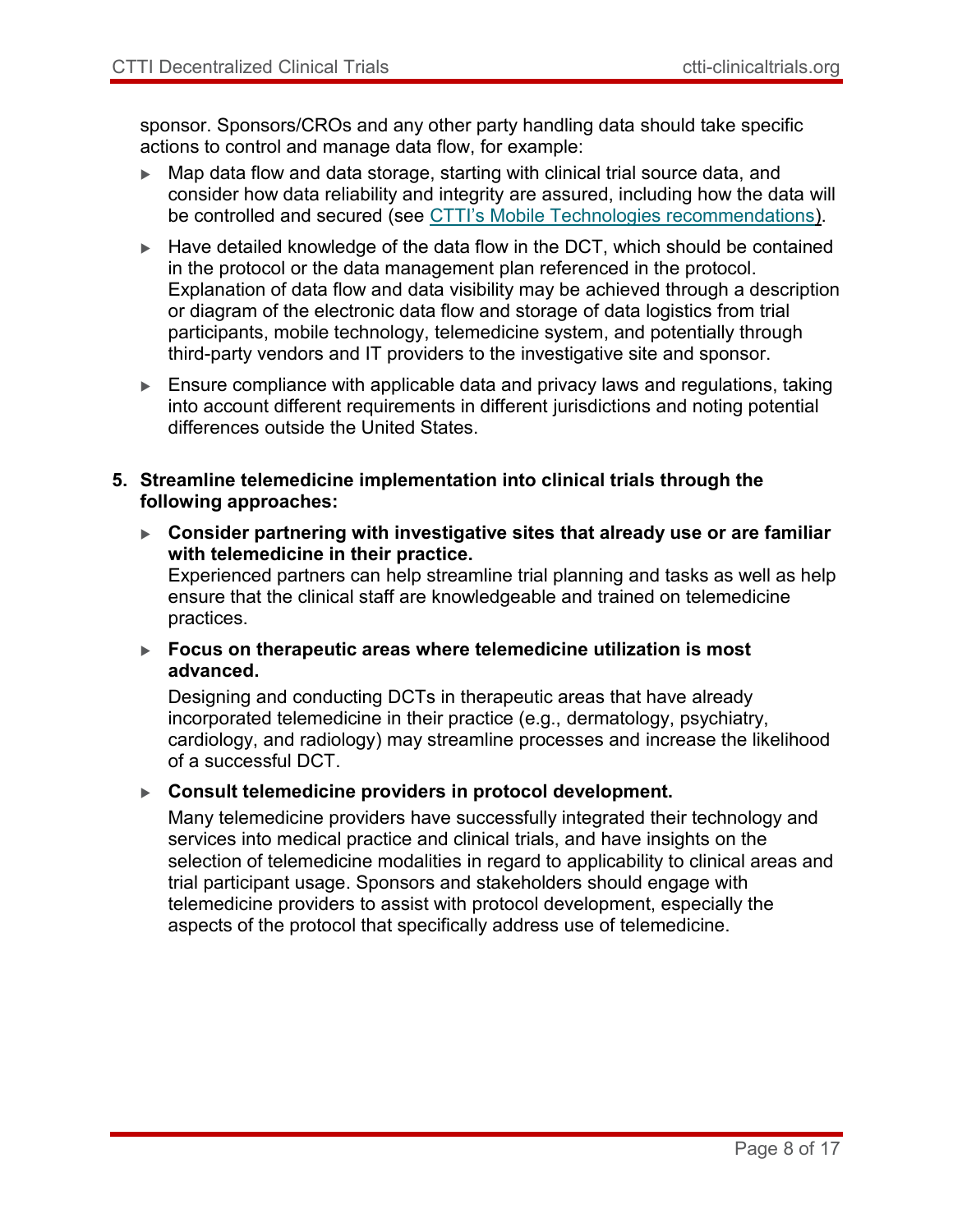#### <span id="page-8-0"></span>**II. Telemedicine State Licensing**

In general, medical practitioners must satisfy the following:

- $\blacktriangleright$  Hold a license in the state in which they practice medicine, including any medical activities performed in clinical trials (e.g., ordering laboratory and imaging tests, conducting physical examinations).
- $\blacktriangleright$  Be licensed in the state in which the trial participant receives treatment (i.e., the practitioner cannot prescribe drugs or deliver treatments to a trial participant in a state in which the medical practitioner is not licensed).

#### **1. DCTs that operate across multiple states can manage state-by-state medical licensure concerns through the following methods:**

- Maintain an investigator in each state where services are anticipated.
- **Utilize investigators licensed in multiple states.**
- ▶ Contract with companies providing licensed mobile HCP research services across all U.S. states (or at least in those states in which the trial will be conducted).

#### **2. For sponsors planning to incorporate telemedicine in clinical research, it is essential that they keep abreast of the complex and varying legal landscape of applicable state laws.**

Sponsors should incorporate one or more of the following methods to become informed of the legal landscape:

#### **Use policy organization resource centers.**

Sponsors should consider using online resources of policy organizations that specialize in telemedicine laws. Several state and national telemedicine resource centers7,8 exist that publish applicable state telemedicine laws online.

#### **Invest in appropriate legal resources.**

Reliable legal expertise is recommended to track state licensing laws. Due to the many changes occurring regularly in individual states' telemedicine laws, ongoing review of licensing laws is necessary.

To ease the burden on the sponsor's legal staffing, alternative solutions may be necessary, such as seeking external legal consultants and/or partnerships or subscriptions to companies that track and report state-by-state changes in laws and regulations.

#### <span id="page-8-1"></span>**III. Drug Supply Chain**

Drug supply chain and dispensing laws and regulations vary depending on federal and state statutes and regulations and differ according to the product's registration status with the FDA (investigational or approved). Procedures for IMP delivery directly to the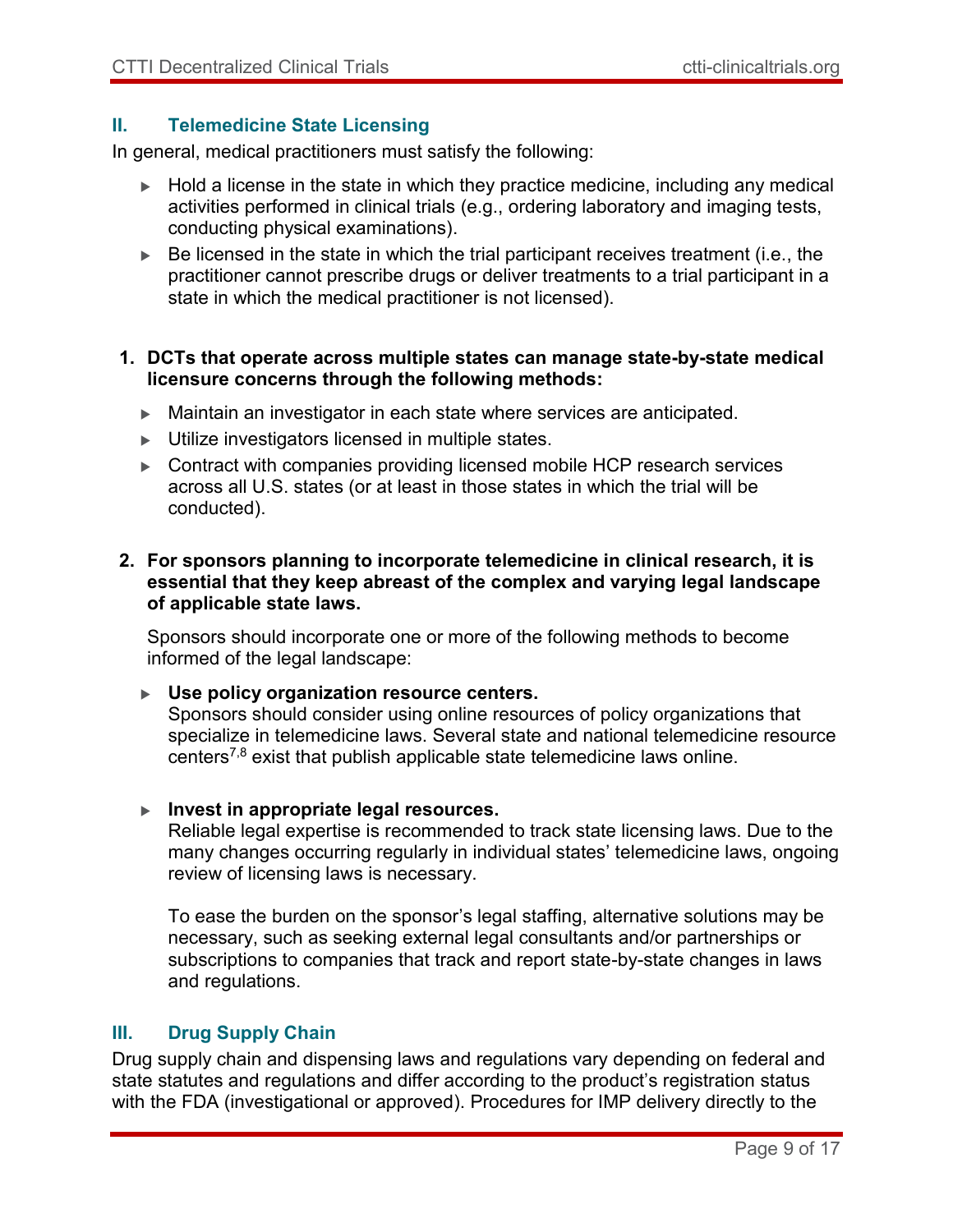trial participant may also depend on the nature and stability of the IMP as well as protocol design.

CTTI recommends the following:

**1. Review state law requirements for direct-to-trial participant shipping.** Determine whether the states in which the DCT is being conducted have physician-dispensing laws or regulations addressing direct-to-trial participant shipping of IMP. If such laws or regulations exist, sponsors/CROs should develop processes that ensure compliance. Investigative sites should dedicate a point-ofcontact for tracking state-specific issues.

If an investigative site is shipping IMP across state lines, the investigative site should dedicate a point-of-contact who is familiar with state pharmacy requirements and track changes to these requirements.

**2. Procedures for direct-to-trial participant IMP shipment should be described in the protocol so that the process is clear to the investigator, IRB, and applicable regulatory agencies.**

Detailing these procedures increases transparency and assists with development of SOPs.

**3. Organizations may choose to engage an IMP management vendor with experience in direct-to-trial participant shipment.**

This vendor should have pharmacy licenses in all U.S. states (or in states where services will be utilized). When engagement with this type of IMP management vendor is not feasible, sponsors/CROs should engage a central pharmacy through which shipments can be made directly to trial participants.

#### **4. Formalize SOPs for the IMP accountability chain.**

Similar to traditional trials, formal SOPs should outline accountable parties at each step of the IMP supply chain, including the following:

- ▶ IMP administration order
- $\blacktriangleright$  IMP storage and inventory
- $\blacktriangleright$  IMP dispensing
- ▶ Distribution to the investigator, mobile HCP, pharmacy, or trial participant
- Documentation of supply chain logistics (e.g., temperature-validated transport containers), including the following:
	- Documentation of relevant temperature tracking and administration within stability parameters
	- Procedures for managing a temperature excursion or product damage once in the trial participant's possession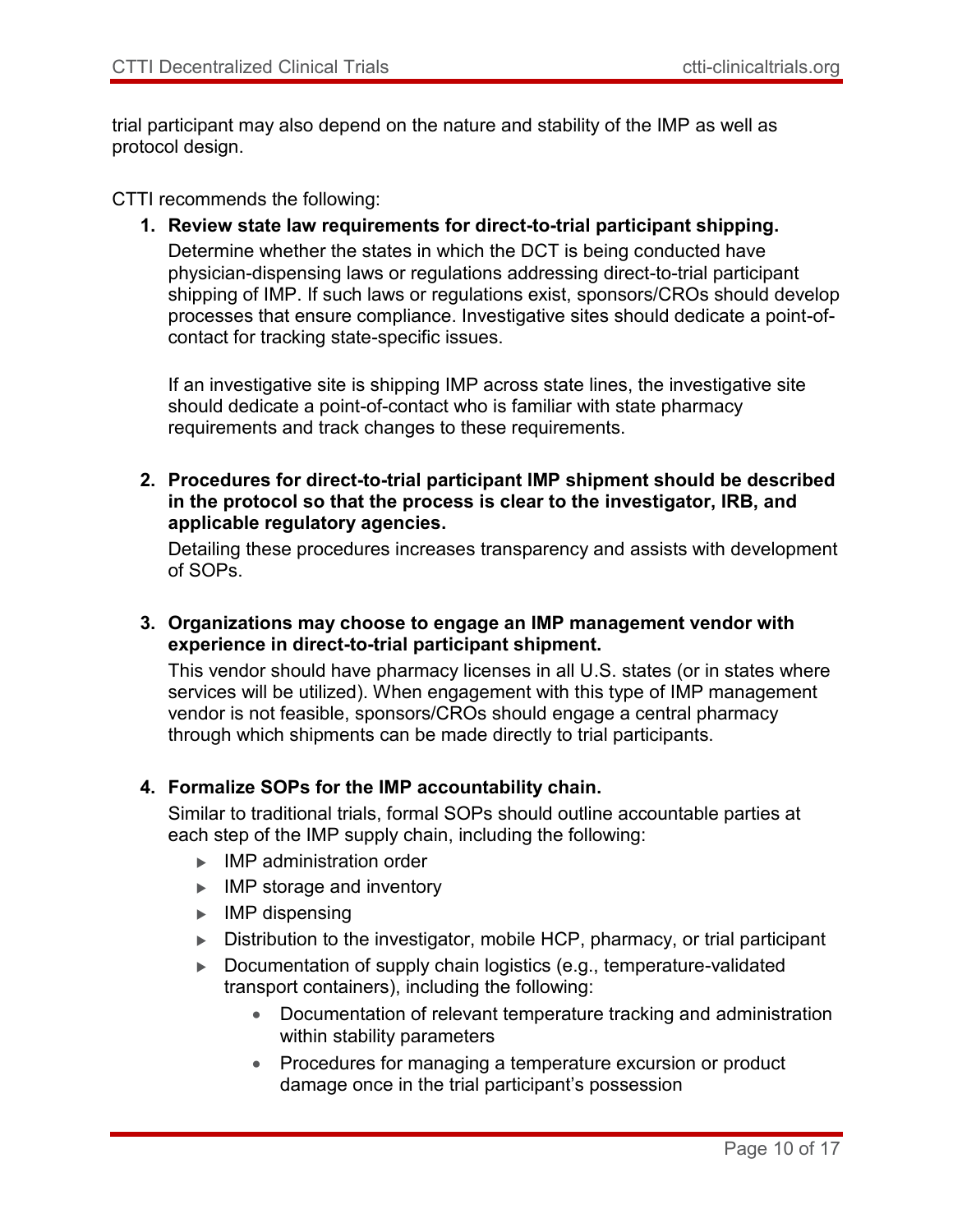- ▶ Documentation of the recipient's acknowledgment of receipt
- Recovery of IMP or the container, both after use (if residual is to be collected and accounted for) and when there is a need for recall such as expiry

Different SOPs may be necessary for different DCT scenarios, and the focus should be on ensuring compliance with applicable federal and state regulations.

#### <span id="page-10-0"></span>**IV. Mobile Healthcare Providers**

Mobile HCPs (e.g., nurses, physicians, phlebotomists) may be an appropriate substitute for selected visits to investigative sites. Performing selected trial visits at the trial participant's home, workplace, or alternate location may promote participant's compliance and retention, and provide convenience and comfort. Trial responsibilities should be delegated only to personnel who are qualified by training and experience to perform those tasks and allowed by the protocol and applicable state law. Mobile HCPs may offer a way for prospective trial participants to participate in trials regardless of trial duration; frequency of visits; disease state; distance to travel site; school, work, or family obligations; or vacation/travel plans.

To use mobile HCPs effectively, sponsors and trial executors should consider the following:

**1. Consult or partner with a mobile HCP vendor with experience conducting clinical trial activities.**

Similar to traditional clinical research studies, a different skill set is required for practitioners conducting clinical research versus clinical care. Mobile HCPs should have credentials, qualifications, and experience to conduct clinical trial activities delegated under the applicable protocol and allowed by state law, including the following, as applicable:

- ▶ Good clinical practice training
- **Training on trial-specific requirements**
- $\blacktriangleright$  Human subject protections
- ▶ Data protection
- $\blacktriangleright$  Clinical trial billing

Mobile HCPs may be required under the protocol to perform the following:

- Blood draws (e.g., safety laboratory samples, pharmacokinetics, genomics)
- ▶ Biological sampling (e.g., pharyngeal and oral mucosal swabs, urine or fecal samples)
- **IMP** administration
- $\triangleright$  Training and education of the trial participant (e.g., IMP self-administration)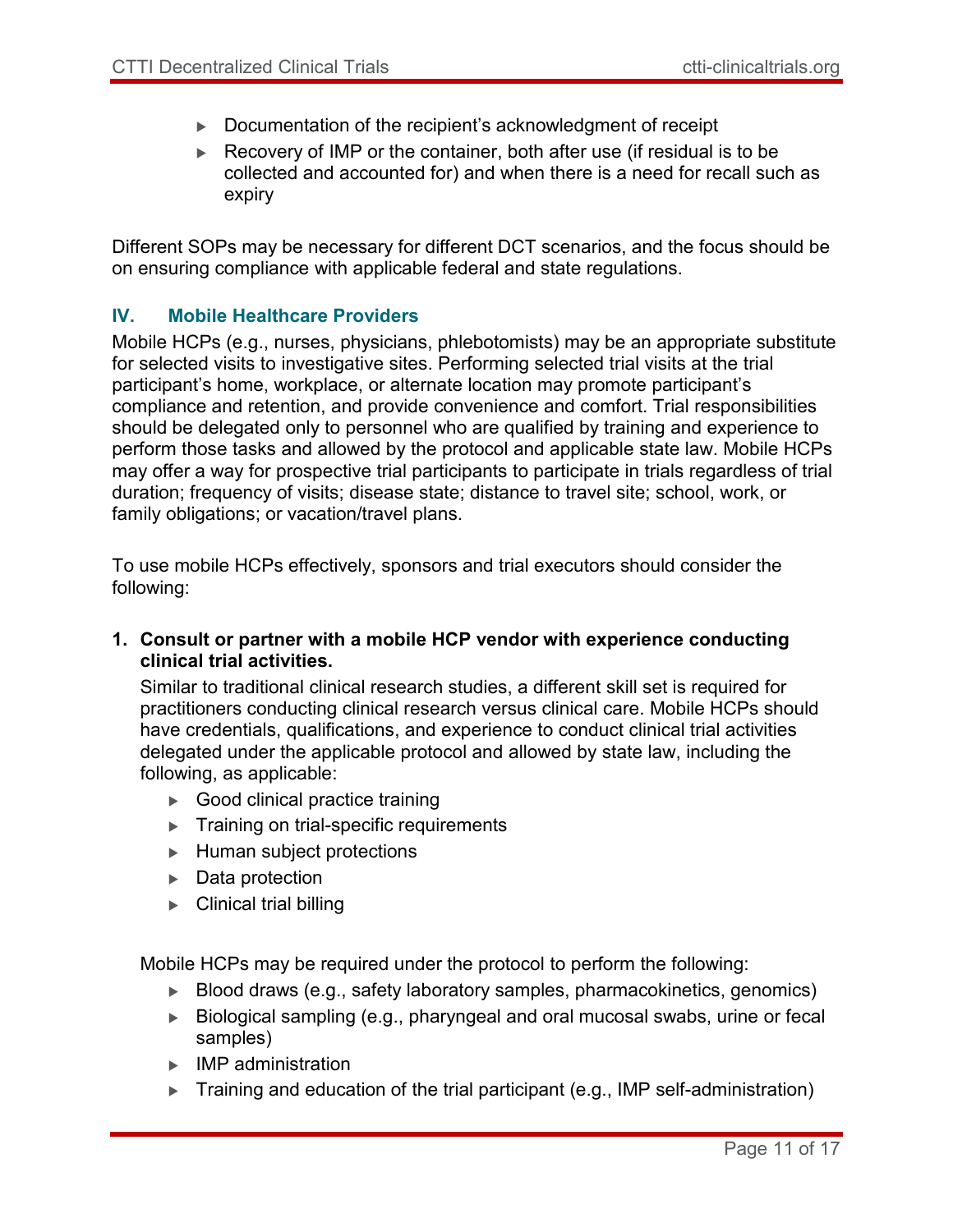- Clinical assessments (e.g., vital signs, electrocardiograms, concomitant medications, adverse events)
- Administration of questionnaires or in-home compliance checks (e.g., timely completion of trial participant diaries, proper storage of IMP)

#### <span id="page-11-0"></span>**V. Investigator Delegation and Oversight**

DCTs using telemedicine or mobile HCPs should not be held to an alternate standard when it comes to investigator delegation and oversight than with traditional trials, unless required by particular circumstance.

In DCTs, the trial participant may be geographically distant from the investigator and/or the rest of the research team. Certain trial activities may occur remotely or may be performed by the trial participant's individual HCP, local clinical staff, a sub-investigator, remote research staff, or a mobile HCP. Definitions of "routine care" and "practice of medicine" as opposed to "clinical trial-related activities" are generally well understood within the context of traditional trials with pre-specified investigative sites but may not be clear or explicit in DCTs. In remote trials, the separation of routine care/practice of medicine and clinical trial activities should be well-defined in the protocol to minimize ambiguities with the trial team's roles and responsibilities.

When a local HCP performs procedures for a trial participant that would be performed regardless of the patient's participation in the research study, important considerations about the local HCP's role with respect to a clinical trial should be evaluated in relationship to specific FDA regulations and guidances (i.e., 21 CFR 11, 50, 54, 56, 312, and 812). 9-16

Alternatively, when a local HCP conducts procedures only for the purposes of the clinical trial protocol, this provider would be considered part of the clinical research team with respect to those activities.

- **1. Delegation of authority and responsibilities in the context of DCTs should not differ from traditional trials. Standard applicable considerations prior to determining delegation possibilities should include the following:**
	- $\blacktriangleright$  Health status, clinical complexity, and vulnerability of the subject population
	- $\blacktriangleright$  Safety profile of the drug
	- $\blacktriangleright$  Drug development phase
	- $\triangleright$  Complexity of the protocol, trial endpoints
	- As described in the protocol, trial-related procedures that can be performed by a local HCP and/or other trial personnel who are sub-investigators
	- Experience, qualification, trial-specific training, education, and necessary licensure of the local HCP/sub-investigator/other trial staff
	- $\blacktriangleright$  Investigator's plan to supervise trial conduct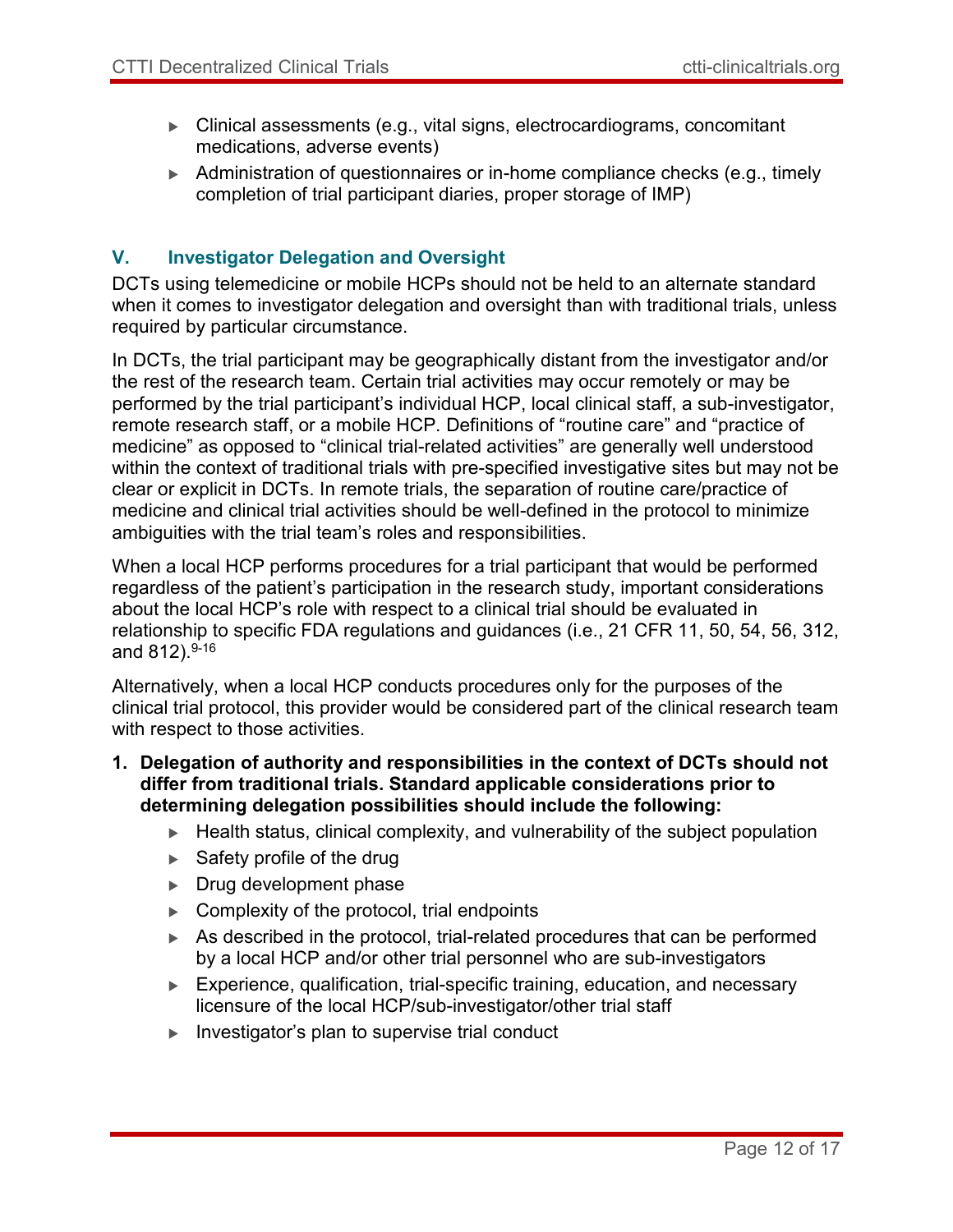#### **2. Determining whether or not to list the HCP as an investigator or subinvestigator on the Form FDA 1572 is dependent on FDA regulations.**

The last three bullets above are relevant to determining who and which facilities should be included on the Form FDA 1572ª ("Statement of the Investigator")<sup>9</sup> and delegation log. Individual HCPs on the delegation log are included for the specific services they will provide as part of the clinical trial. Signing of Form FDA 1572 occurs only after the HCP's credentials and qualifications are provided to the investigator. Consult FDA's guidance $^9$  for more information on preparing the form.

#### <span id="page-12-0"></span>**VI. Safety Monitoring**

 $\overline{a}$ 

Similar to the previous section, DCT safety monitoring plans should not be held to a higher standard than with traditional trials unless merited by particular circumstance. DCT trial designers and executors should demonstrate a working understanding of similarities or differences in safety monitoring efforts in relation to traditional investigative sites.

#### **1. Clearly articulate remote safety monitoring procedures in supporting documentation and train investigative staff on processes that are unique to DCTs.**

Elements can include but are not limited to the following:

- $\blacktriangleright$  Ensuring that the trial participant at a remote location knows the procedures and ways to obtain information to address possible adverse events (e.g., a list of approved local health care facilities and/or clinicians for emergent issues related to the trial)
- ▶ Pre-coordination between investigators and approved facilities/clinicians near the trial participant's location on acceptable treatment as well as feedback procedures and reporting requirements.

Establishing a record-keeping protocol can help ensure investigators are current with training requirements and safety monitoring procedures.

<sup>a</sup> Note that Form FDA 1572 is required for studies of investigational drugs and biologics conducted under an Investigational New Drug (IND) application, per 21 CFR 312.53. Investigators conducting a study or trial of an investigational device should follow procedures for signing an agreement under 21 CFR 812.43. Clinical trials for drugs and biologics that are not conducted under an IND do not need to file a Form 1572 (see [FDA guidance, Investigational New Drug Applications \(INDs\) —](https://www.fda.gov/downloads/drugs/guidances/ucm229175.pdf) Determining Whether Human [Research Studies Can Be Conducted Without an IND\)](https://www.fda.gov/downloads/drugs/guidances/ucm229175.pdf)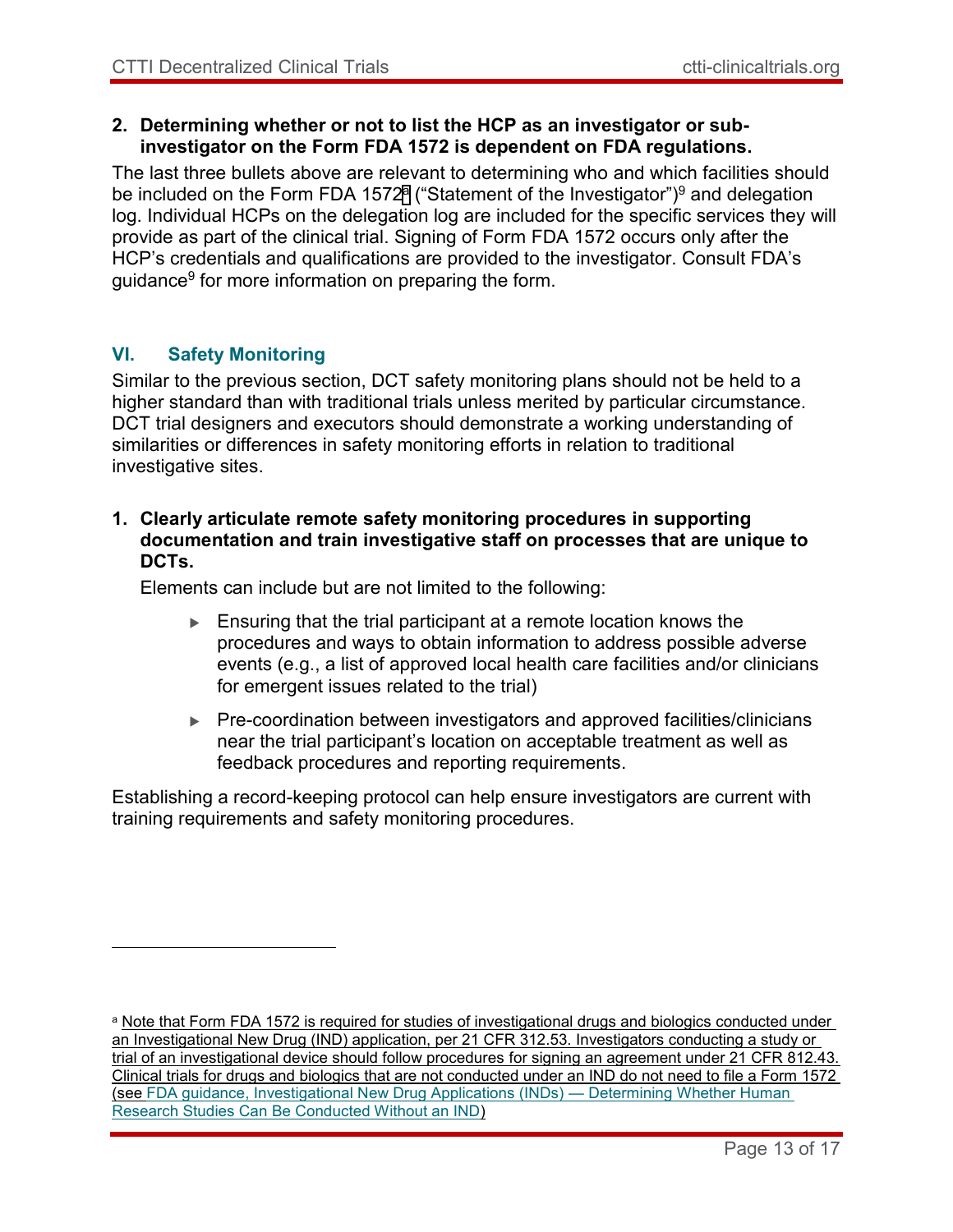**2. Develop protocol-specific safety monitoring and communication escalation plans for trial participants, trial personnel, third-party vendors, and clinical investigators.**

Depending on the safety profile of the IMP, one may consider applying a higher standard to patient safety monitoring (i.e., more frequent patient monitoring) and to escalation plans than those used in trials at traditional trial sites.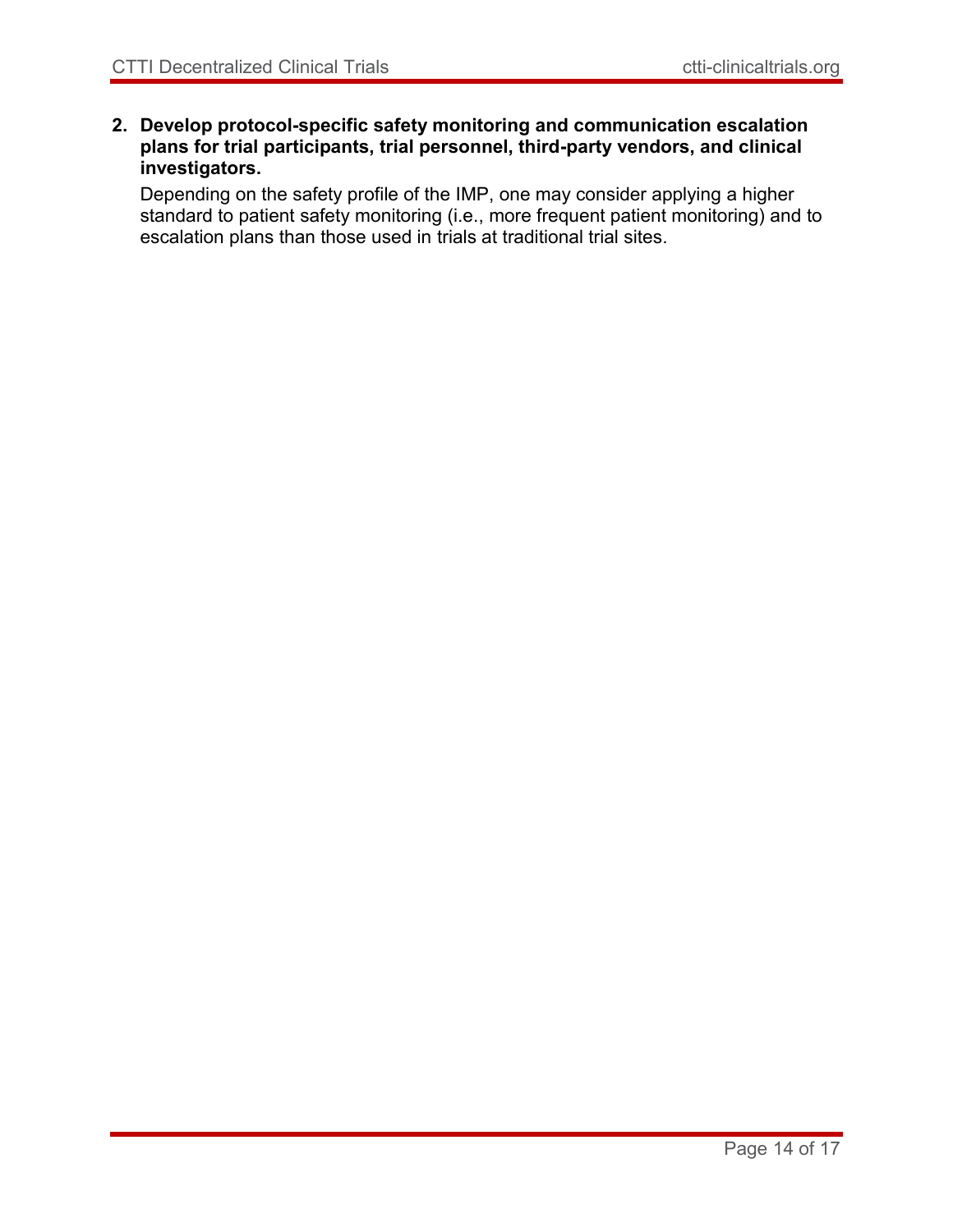## **REFERENCES**

- 1. U.S. Food and Drug Administration. Guidance for Industry, Formal Meetings Between the FDA and Sponsors or Applicants of PDUFA Products, Draft Guidance. 2017. U.S. Department of Health and Human Services. Available from: [https://www.fda.gov/downloads/Drugs/GuidanceComplianceRegulatoryInformation/G](https://www.fda.gov/downloads/Drugs/GuidanceComplianceRegulatoryInformation/Guidances/UCM590547.pdf) [uidances/UCM590547.pdf](https://www.fda.gov/downloads/Drugs/GuidanceComplianceRegulatoryInformation/Guidances/UCM590547.pdf)
- 2. U.S. Food and Drug Administration. Critical Path Innovation Meetings, Guidance for Industry. 2015. U.S. Department of Health and Human Services. Available from: [https://www.fda.gov/downloads/Drugs/GuidanceComplianceRegulatoryInformation/G](https://www.fda.gov/downloads/Drugs/GuidanceComplianceRegulatoryInformation/Guidances/UCM417627.pdf) [uidances/UCM417627.pdf](https://www.fda.gov/downloads/Drugs/GuidanceComplianceRegulatoryInformation/Guidances/UCM417627.pdf)
- 3. U.S. Food and Drug Administration. About FDA, Request a Meeting on Drugs [updated February 26, 2018; cited May 2018]. Available from: [https://www.fda.gov/AboutFDA/CentersOffices/OfficeofMedicalProductsandTobacco/](https://www.fda.gov/AboutFDA/CentersOffices/OfficeofMedicalProductsandTobacco/CDER/ucm542986.htm) [CDER/ucm542986.htm](https://www.fda.gov/AboutFDA/CentersOffices/OfficeofMedicalProductsandTobacco/CDER/ucm542986.htm)
- 4. U.S. Food and Drug Administration. Requests for Feedback on Medical Device Submissions: The Pre-Submission Program and Meetings with Food and Drug Administration Staff, Guidance for Industry and Food and Drug Administration Staff. 2017. U.S. Department of Health and Human Services. Available from: [https://www.fda.gov/downloads/medicaldevices/deviceregulationandguidance/guidan](https://www.fda.gov/downloads/medicaldevices/deviceregulationandguidance/guidancedocuments/ucm311176.pdf) [cedocuments/ucm311176.pdf](https://www.fda.gov/downloads/medicaldevices/deviceregulationandguidance/guidancedocuments/ucm311176.pdf)
- 5. U.S. Food and Drug Administration. Medical Devices, Contact Us Division of Industry and Consumer Education (DICE) [updated April 12, 2018; cited May 2018]. Available from: [https://www.fda.gov/MedicalDevices/DeviceRegulationandGuidance/ContactDivision](https://www.fda.gov/MedicalDevices/DeviceRegulationandGuidance/ContactDivisionofIndustryandConsumerEducation/default.htm) [ofIndustryandConsumerEducation/default.htm](https://www.fda.gov/MedicalDevices/DeviceRegulationandGuidance/ContactDivisionofIndustryandConsumerEducation/default.htm)
- 6. U.S. Food and Drug Administration. About FDA, CDRH Management Directory by Organization [updated May 10, 2018; cited May 15, 2018]. Available from: [https://www.fda.gov/AboutFDA/CentersOffices/OfficeofMedicalProductsandTobacco/](https://www.fda.gov/AboutFDA/CentersOffices/OfficeofMedicalProductsandTobacco/CDRH/CDRHOffices/ucm127854.htm) [CDRH/CDRHOffices/ucm127854.htm](https://www.fda.gov/AboutFDA/CentersOffices/OfficeofMedicalProductsandTobacco/CDRH/CDRHOffices/ucm127854.htm)
- 7. Interstate Medical Licensure Compact [updated 2018; cited May 2018]. Available from: <http://www.imlcc.org/>
- 8. Center for Connected Health Policy. State Telehealth Laws and Reimbursement Policies: A Comprehensive Scan of the 50 States and District of Columbia. Public Health Institute; 2017. Available from: [http://www.cchpca.org/sites/default/files/resources/50%20STATE%20PDF%20FILE](http://www.cchpca.org/sites/default/files/resources/50%20STATE%20PDF%20FILE%20APRIL%202017%20FINAL%20PASSWORD%20PROTECT.pdf) [%20APRIL%202017%20FINAL%20PASSWORD%20PROTECT.pdf](http://www.cchpca.org/sites/default/files/resources/50%20STATE%20PDF%20FILE%20APRIL%202017%20FINAL%20PASSWORD%20PROTECT.pdf)
- 9. U.S. Food and Drug Administration. Information Sheet Guidance for Sponsors, Clinical Investigators, and IRBs, Frequently Asked Questions – Statement of Investigator (Form FDA 1572). 2010. U.S. Department of Health and Human Services. Available from: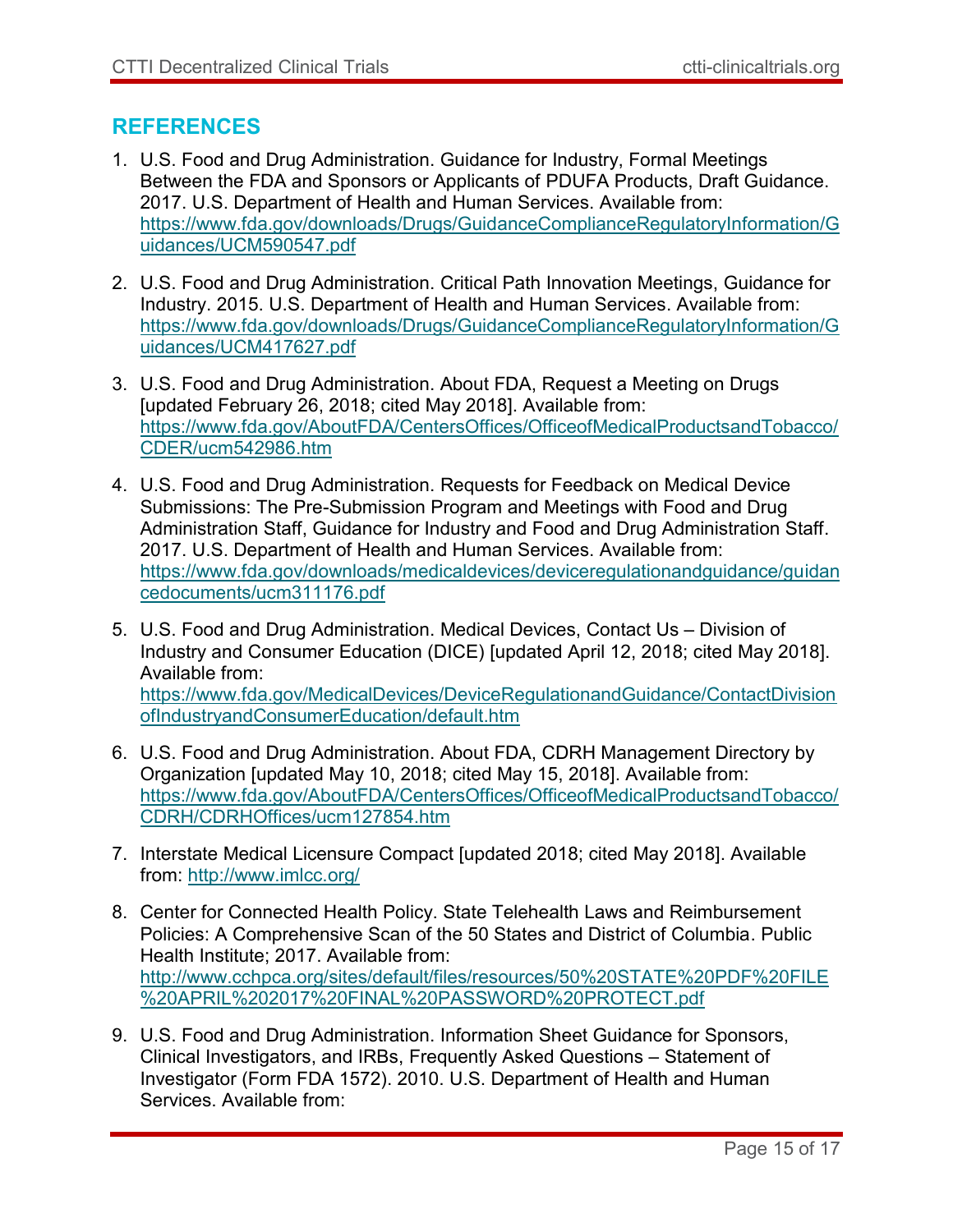[https://www.fda.gov/downloads/RegulatoryInformation/Guidances/UCM214282.pdf%](https://www.fda.gov/downloads/RegulatoryInformation/Guidances/UCM214282.pdf%20FDA%201572) [20FDA%201572](https://www.fda.gov/downloads/RegulatoryInformation/Guidances/UCM214282.pdf%20FDA%201572)

- 10.U.S. Food and Drug Administration. Guidance for Industry, Use of Electronic Records and Electronic Signatures in Clinical Investigation Under 21 CFR Part 11 – Questions and Answers. 2017. U.S. Department of Health and Human Services. Available from: [https://www.fda.gov/ucm/groups/fdagov-public/@fdagov-drugs](https://www.fda.gov/ucm/groups/fdagov-public/@fdagov-drugs-gen/documents/document/ucm563785.pdf)[gen/documents/document/ucm563785.pdf](https://www.fda.gov/ucm/groups/fdagov-public/@fdagov-drugs-gen/documents/document/ucm563785.pdf)
- 11.U.S. Food and Drug Administration. Guidance for Industry, E6(R2) Good Clinical Practice: Integrated Addendum to ICH E6(R1). 2018. U.S. Department of Health and Human Services. Available from: [https://www.fda.gov/ucm/groups/fdagov](https://www.fda.gov/ucm/groups/fdagov-public/@fdagov-drugs-gen/documents/document/ucm464506.pdf)[public/@fdagov-drugs-gen/documents/document/ucm464506.pdf](https://www.fda.gov/ucm/groups/fdagov-public/@fdagov-drugs-gen/documents/document/ucm464506.pdf)
- 12.U.S. Food and Drug Administration. Guidance for Clinical Investigators, Sponsors, and IRBs, Investigational New Drug Applications (INDs) – Determining Whether Human Research Studies Can Be Conducted Without an IND. 2013. Available from: <https://www.fda.gov/downloads/drugs/guidances/ucm229175.pdf>
- 13.21 CFR Part 11 Electronic Records; Electronic Signatures. Available from: [https://www.ecfr.gov/cgi-bin/text](https://www.ecfr.gov/cgi-bin/text-idx?SID=4c027dfe319a51445149b900541c0c23&mc=true&node=pt21.1.11&rgn=div5)[idx?SID=4c027dfe319a51445149b900541c0c23&mc=true&node=pt21.1.11&rgn=div](https://www.ecfr.gov/cgi-bin/text-idx?SID=4c027dfe319a51445149b900541c0c23&mc=true&node=pt21.1.11&rgn=div5) [5](https://www.ecfr.gov/cgi-bin/text-idx?SID=4c027dfe319a51445149b900541c0c23&mc=true&node=pt21.1.11&rgn=div5)
- 14.21 CFR Part 50 Protection of Human Subjects. Available from: [https://www.ecfr.gov/cgi-bin/text](https://www.ecfr.gov/cgi-bin/text-idx?SID=4c027dfe319a51445149b900541c0c23&mc=true&node=pt21.1.50&rgn=div5)[idx?SID=4c027dfe319a51445149b900541c0c23&mc=true&node=pt21.1.50&rgn=div](https://www.ecfr.gov/cgi-bin/text-idx?SID=4c027dfe319a51445149b900541c0c23&mc=true&node=pt21.1.50&rgn=div5) [5](https://www.ecfr.gov/cgi-bin/text-idx?SID=4c027dfe319a51445149b900541c0c23&mc=true&node=pt21.1.50&rgn=div5)
- 15.21 CFR Part 54 Financial Disclosure by Clinical Investigators. Available from: [https://www.ecfr.gov/cgi-bin/text](https://www.ecfr.gov/cgi-bin/text-idx?SID=4c027dfe319a51445149b900541c0c23&mc=true&node=pt21.1.54&rgn=div5)[idx?SID=4c027dfe319a51445149b900541c0c23&mc=true&node=pt21.1.54&rgn=div](https://www.ecfr.gov/cgi-bin/text-idx?SID=4c027dfe319a51445149b900541c0c23&mc=true&node=pt21.1.54&rgn=div5) [5](https://www.ecfr.gov/cgi-bin/text-idx?SID=4c027dfe319a51445149b900541c0c23&mc=true&node=pt21.1.54&rgn=div5)
- 16.21 CFR Part 56 Institutional Review Boards. Available from: [https://www.ecfr.gov/cgi-bin/text](https://www.ecfr.gov/cgi-bin/text-idx?SID=4c027dfe319a51445149b900541c0c23&mc=true&node=pt21.1.56&rgn=div5)[idx?SID=4c027dfe319a51445149b900541c0c23&mc=true&node=pt21.1.56&rgn=div](https://www.ecfr.gov/cgi-bin/text-idx?SID=4c027dfe319a51445149b900541c0c23&mc=true&node=pt21.1.56&rgn=div5) [5](https://www.ecfr.gov/cgi-bin/text-idx?SID=4c027dfe319a51445149b900541c0c23&mc=true&node=pt21.1.56&rgn=div5)
- 17.21 CFR Part 312 Investigational New Drug Application. Available from: [https://www.ecfr.gov/cgi-bin/text](https://www.ecfr.gov/cgi-bin/text-idx?SID=b8147c0d7c1f90ca79c5335a4408338f&mc=true&node=pt21.5.312&rgn=div5)[idx?SID=b8147c0d7c1f90ca79c5335a4408338f&mc=true&node=pt21.5.312&rgn=di](https://www.ecfr.gov/cgi-bin/text-idx?SID=b8147c0d7c1f90ca79c5335a4408338f&mc=true&node=pt21.5.312&rgn=div5) [v5](https://www.ecfr.gov/cgi-bin/text-idx?SID=b8147c0d7c1f90ca79c5335a4408338f&mc=true&node=pt21.5.312&rgn=div5)
- 18.21 CFR Part 812 Investigational Device Exemptions. Available from: [https://www.ecfr.gov/cgi-bin/text](https://www.ecfr.gov/cgi-bin/text-idx?SID=f7a65692fc86e106adeae20f10241509&mc=true&tpl=/ecfrbrowse/Title21/21cfr812_main_02.tpl)[idx?SID=f7a65692fc86e106adeae20f10241509&mc=true&tpl=/ecfrbrowse/Title21/21](https://www.ecfr.gov/cgi-bin/text-idx?SID=f7a65692fc86e106adeae20f10241509&mc=true&tpl=/ecfrbrowse/Title21/21cfr812_main_02.tpl) [cfr812\\_main\\_02.tpl](https://www.ecfr.gov/cgi-bin/text-idx?SID=f7a65692fc86e106adeae20f10241509&mc=true&tpl=/ecfrbrowse/Title21/21cfr812_main_02.tpl)